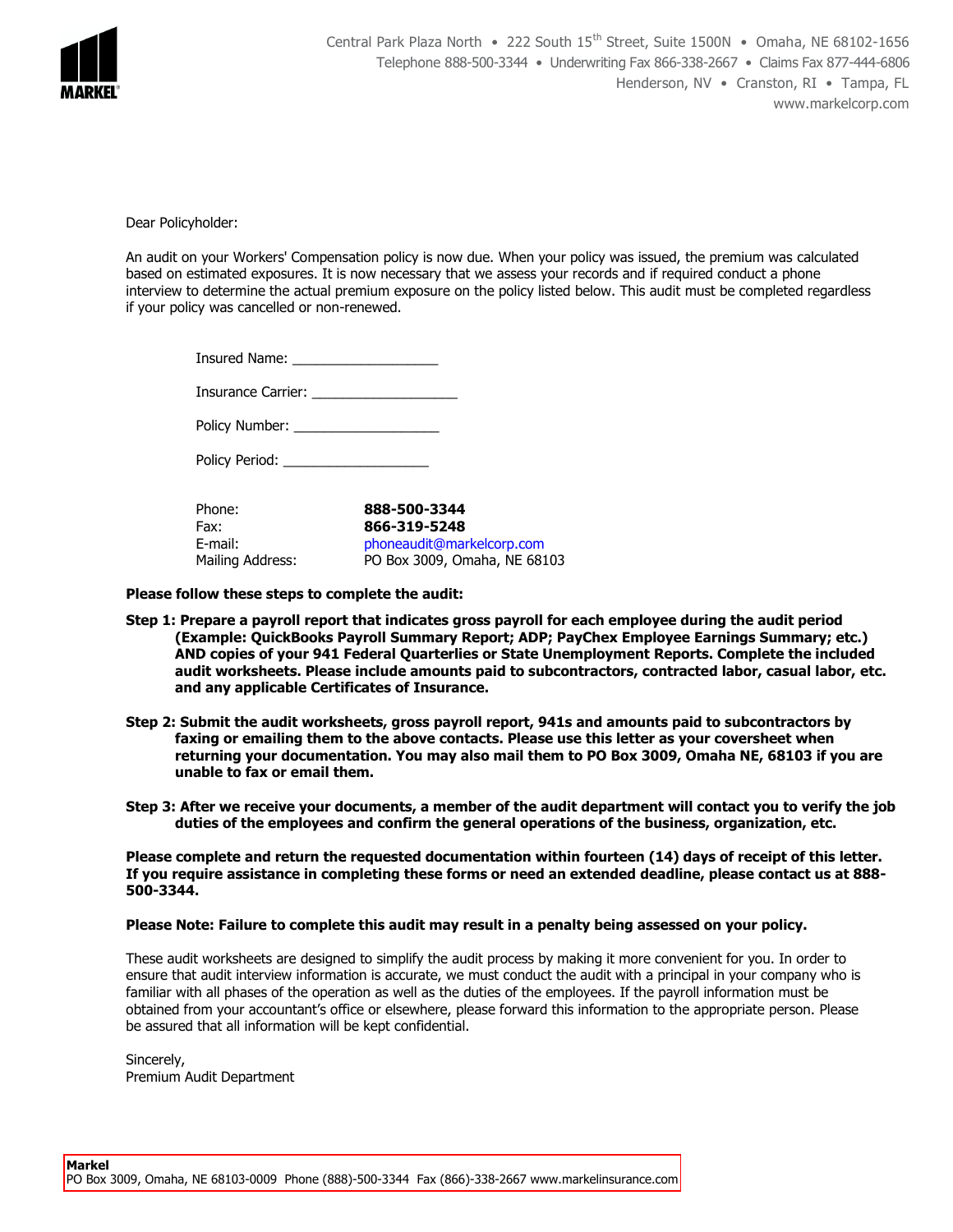

| Section 1 - Insured/Policy Information |                                     |  |  |  |  |
|----------------------------------------|-------------------------------------|--|--|--|--|
|                                        |                                     |  |  |  |  |
| Policy Number: ______________________  | FEIN#: _______________________      |  |  |  |  |
|                                        | Audit Period: _____________________ |  |  |  |  |
|                                        | Type of Audit: $\sqrt{ }$           |  |  |  |  |

# **Section 2 – Principals/Ownership**

| <b>Name</b> | <b>Percent</b><br>Ownership | <b>Title</b> | Gross<br>Payroll | <b>Job Duties</b> |
|-------------|-----------------------------|--------------|------------------|-------------------|
|             |                             |              |                  |                   |
|             |                             |              |                  |                   |
|             |                             |              |                  |                   |
|             |                             |              |                  |                   |

\*\* Please note any changes to the corporate officers or the entity type and the date on which it occurred.

#### **Section 3 –Description of Operations**

**1) Please provide a detailed description of your business including employee's duties and tools used:** Driving Radius (if applicable): \_\_\_\_\_\_ miles

### **2) Construction Risks (if applicable)**

| Height Exposure:  | feet          | Depth Exposure:  | feet |
|-------------------|---------------|------------------|------|
| Residential Work: | $\frac{1}{2}$ | Commercial Work: | %    |

### **Section 4 –Total Wages - Employees**

Please review your payroll ledger and state your employee's gross payroll during the audit period (this figure includes vacation, overtime, tips, bonuses, and commissions) below:  $\frac{1}{2}$ 

Please list total overtime paid to employees and indicate if overtime is paid at time and a half, or double time:

 $\frac{1}{2}$  S and a Half  $\frac{1}{2}$  and a Half  $\frac{1}{2}$  Double Time

If applicable list total amount of tips received by employees:

 $\updownarrow$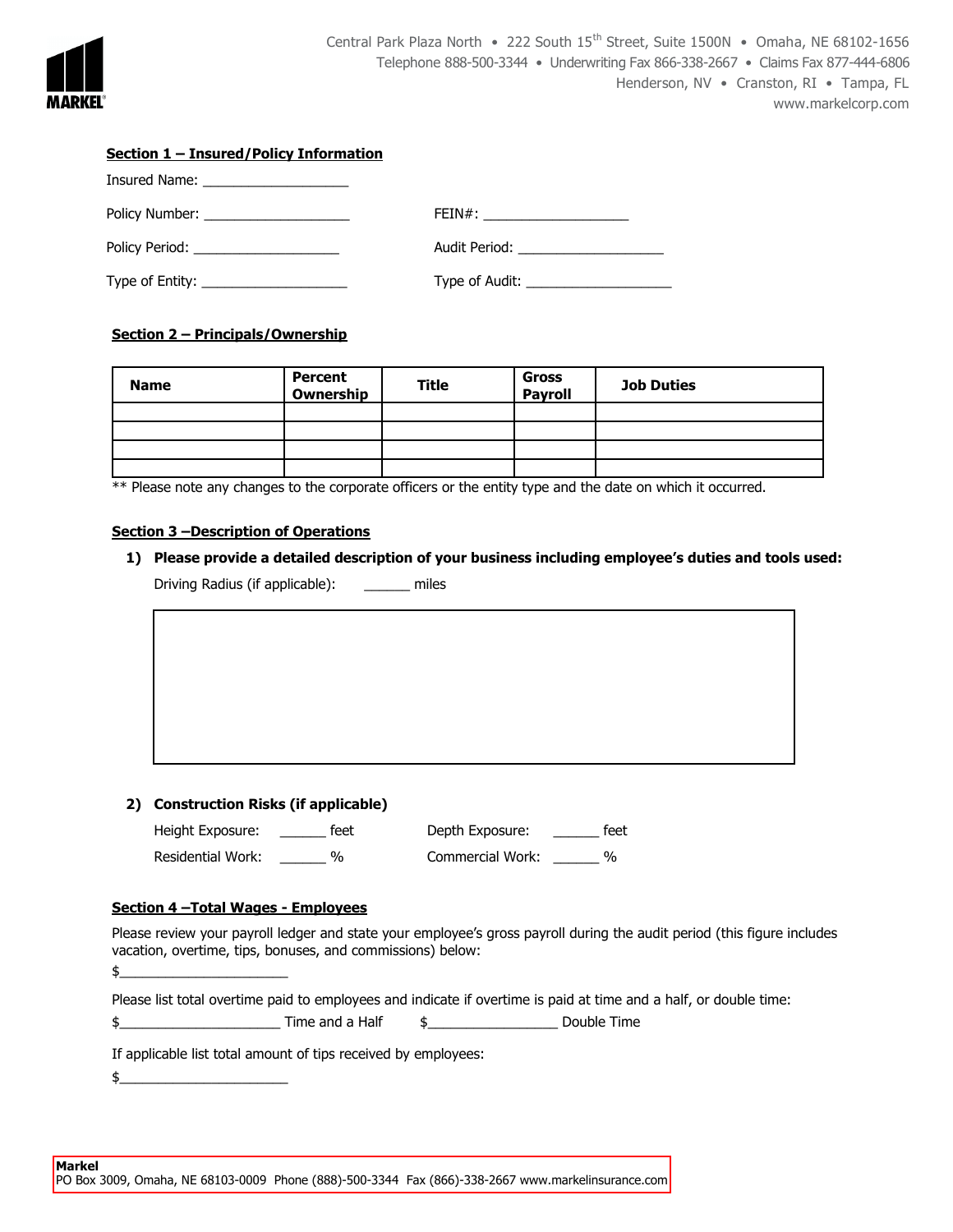

### **Policy Number:**

**Section 5 - Employees:** Please list all employees and their duties; if you utilize an electronic payroll ledger such as QuickBooks or an electronic payroll service such as ADP please attach a payroll summary report for the appropriate date range. In the event that you do not utilize an electronic payroll ledger please indicate gross wages, gross overtime, tips (if applicable) and housing allowance (if applicable) in their respective columns below. In lieu of this page, you may attach a payroll report with employee job duties listed on the report by each employee's name. In the event that you have greater than 20 employees please prepare a summary of employee's wages by duties.

| <b>Name</b> | <b>Job Duties</b> | <b>Total Gross</b><br><b>Wages</b> | <b>Gross OT</b> | <b>Tips</b> | <b>Housing<br/>Allowance</b> |
|-------------|-------------------|------------------------------------|-----------------|-------------|------------------------------|
|             |                   |                                    |                 |             |                              |
|             |                   |                                    |                 |             |                              |
|             |                   |                                    |                 |             |                              |
|             |                   |                                    |                 |             |                              |
|             |                   |                                    |                 |             |                              |
|             |                   |                                    |                 |             |                              |
|             |                   |                                    |                 |             |                              |
|             |                   |                                    |                 |             |                              |
|             |                   |                                    |                 |             |                              |
|             |                   |                                    |                 |             |                              |

**Section 6 - Sub-contractors or 1099 Contract Labor:** If contract or sub-contract labor was utilized please provide amounts paid to these individuals, the type of work performed, dates of service, labor and materials costs if applicable, and if applicable the policy number and period. Please remember to attach Workers' Compensation Certificates of Insurance for all insured subcontractors.

| <b>Name</b> | <b>Work Performed</b><br>and Dates of<br><b>Service</b> | <b>Amount</b><br>Paid | Labor<br><b>Costs</b> | <b>Materials</b> | <b>Insured</b> | <b>Policy</b><br><b>Number</b><br>and<br><b>Period</b> |
|-------------|---------------------------------------------------------|-----------------------|-----------------------|------------------|----------------|--------------------------------------------------------|
|             |                                                         |                       |                       |                  |                |                                                        |
|             |                                                         |                       |                       |                  |                |                                                        |
|             |                                                         |                       |                       |                  |                |                                                        |
|             |                                                         |                       |                       |                  |                |                                                        |
|             |                                                         |                       |                       |                  |                |                                                        |
|             |                                                         |                       |                       |                  |                |                                                        |
|             |                                                         |                       |                       |                  |                |                                                        |
|             |                                                         |                       |                       |                  |                |                                                        |
|             |                                                         |                       |                       |                  |                |                                                        |